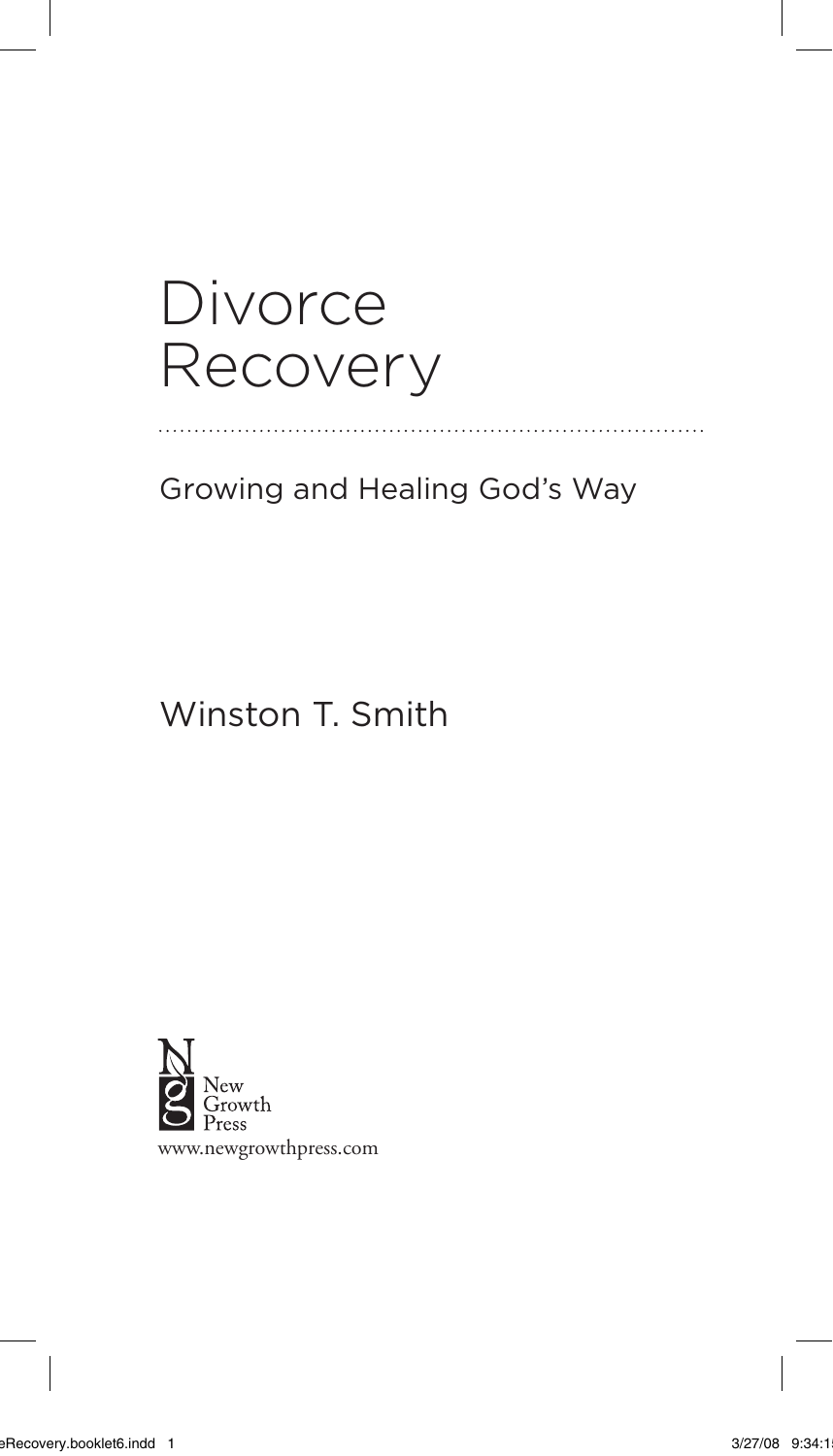You are going through an agonizing experience. God describes marriage as two separate people becoming "one flesh" (Genesis 2:24). Divorce is the process of taking apart that oneness and turning it back into two. How could being torn apart be anything but painful?

The pain you are experiencing has many different faces: Your hopes and dreams for your marriage were ended by the bitter reality of your divorce; your life is full of unwanted changes; and you struggle every day with a mixture of grief, fear, guilt, and anger. God might seem far away right now, but he is not. He is with you in your day of trouble. The Bible says, "But you, O God, do see trouble and grief; you consider it to take it in hand" (Psalm 10:14). God sees you. He sees your trouble. He is the one who is able to "take it in hand" and heal your heart. Although your life is full of changes, God does not change. In him you will find understanding and hope as you face your grief and the power to overcome fear, shame, bitterness, and guilt.

#### God Will Restore You

God recognizes how damaging and painful divorce is. When God created the one-flesh relationship of marriage, it was intended to last a lifetime. That's why he said, "I hate divorce" (Malachi 2:16). But God also recognizes that in a fallen world sin sometimes destroys a marriage. When Israel left her marriage-like devotion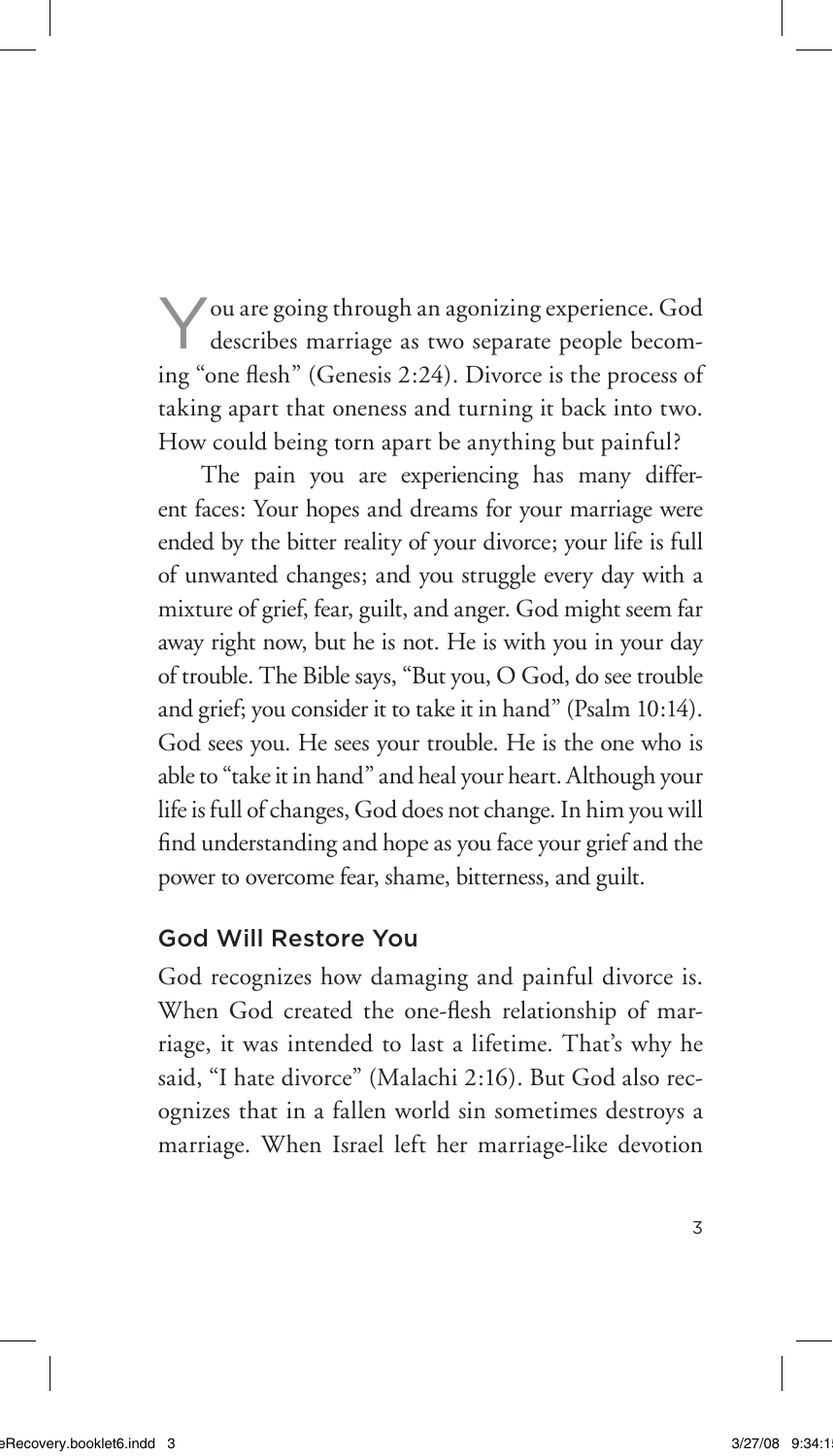to God, broke her promise of faithfulness, and pursued relationships with other gods, God described himself as issuing a certificate of divorce to his people (Jeremiah 3:8). Though it grieved him, after years and years of warnings, God could not let their unfaithfulness to him continue, so he sent Israel away, divorcing her.

It may seem odd that God's marriage with his people was broken. But God didn't break the marriage; sin did. Yet sin didn't have the final word; God chose to repair the marriage rather than walk away from it. That tells us something important about God: He delights in restoring what's broken. To God, the repaired is more beautiful than the new. That doesn't mean God will restore your previous marriage, but it does mean God will restore and improve you through the wounds of divorce.

## Healing Begins with Your Relationship with God

How does this happen? Your healing begins when you see that your deepest need is for your relationship with God to be repaired. Thankfully, repairing your relationship with God is not up to you. God has made a way for your relationship with him to be restored by sending his Son Jesus to rescue you. Jesus came to this earth, suffered, and died on the cross so you could be forgiven for your unfaithfulness to God. Whatever sins have separated you